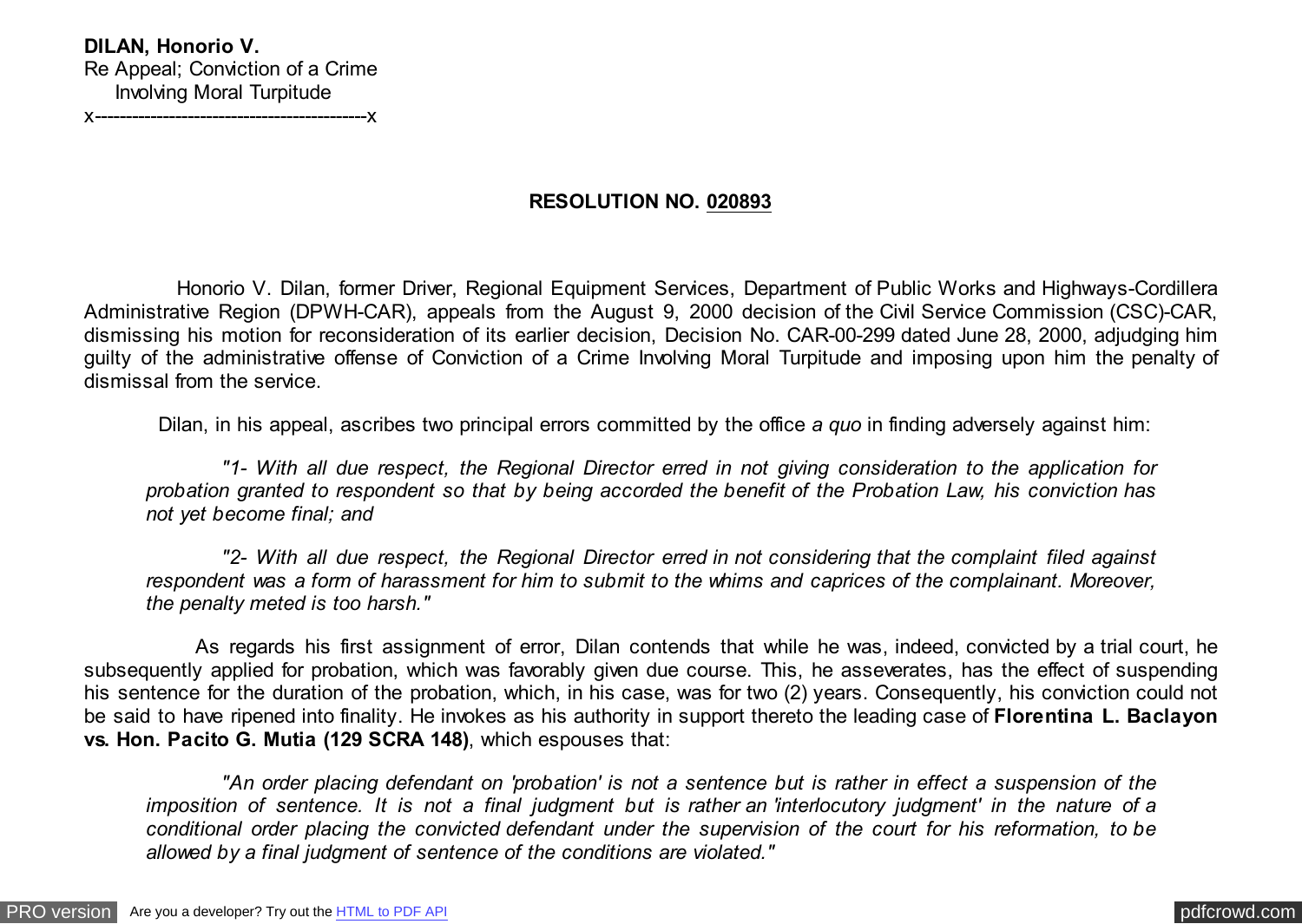Anent the other assignment of error, it is his contention that the case against him, which he purports to have been maliciously instigated by his estranged wife, was meant to vex and harass him into submitting to the latter's demand that part of their properties, particularly the house, be conveyed to her. He avers that there was actually an offer by his wife to withdraw the charges on certain conditions but he refused to accede to these, *"as the conditions were very, very unreasonable and in fact contrary to public policy."*

 He then pleads for mercy and understanding, noting that he has served the government *"for twenty-five (25) long years with the highest degree of efficiency and effectiveness,"* the fruit of which would be gone for naught if the decisions are maintained, and in fact, he avers he is now suffering unjustly from said decisions with his purported unceremonious dismissal by the DPWH-CAR. He implores that he be cleared or in the alternative, the penalty imposed on him be reduced.

 It appears on the records of the case that earlier on, Dilan's wife, Estelita S. Dilan, instituted a criminal complaint against her husband and a certain Erlinda del Mundo for concubinage, stemming from the alleged extramarital liaison between Dilan and del Mundo, which illicit relationship begot three children. While the criminal case was being litigated, she charged Dilan anew, this time administratively, before the CSC-CAR. Shortly thereafter, the court handed down its decision in the criminal case, which decision pronounced Dilan guilty of the crime imputed and sentenced him to two years of *prision correccional*. Owing to this development, the CSC-CAR found a *prima facie* case against Dilan for the administrative offense of Conviction of a Crime Involving Moral Turpitude. A formal charge was thereby issued. Dilan, in the meantime, applied for probation, which the court favorably considered. He then interposed the said order of probation to move for the dismissal of the administrative case, arguing that the same had suspended his sentence and therefore, his conviction had not yet become final. The CSC-CAR saw it differently, however, and promulgated Decision No. CAR-00-299, the material excerpts of which, including the decretal portion, are quoted below:

 *"Stripped to their essentials, the representations of both parties vis-a-vis the record of the case point to these issues, to wit:*

- *Whether or not the Order of Probation granted to Honorio V. Dilan rendered his conviction for Concubinage final.*
- *Conversely, whether or not there exists substantial evidence to find him guilty of the offense of Conviction of a Crime Involving Moral Turpitude.*

 *"Records bear that upon the promulgation of the judgment in the criminal case against him, Dilan applied for probation. Pending the resolution of an application for probation, the judgment of conviction is not yet executory. However, with the application and the eventual issuance of an order granting his probation, Dilan's conviction for Concubinage has become final. The crime for which the regular court found Dilan guilty of is concubinage. It is a crime involving moral turpitude.*

 *"In the case of Manuel Basa vs. The Honorable Judge Antonio M. Martinez, 181 SCRA 459, the*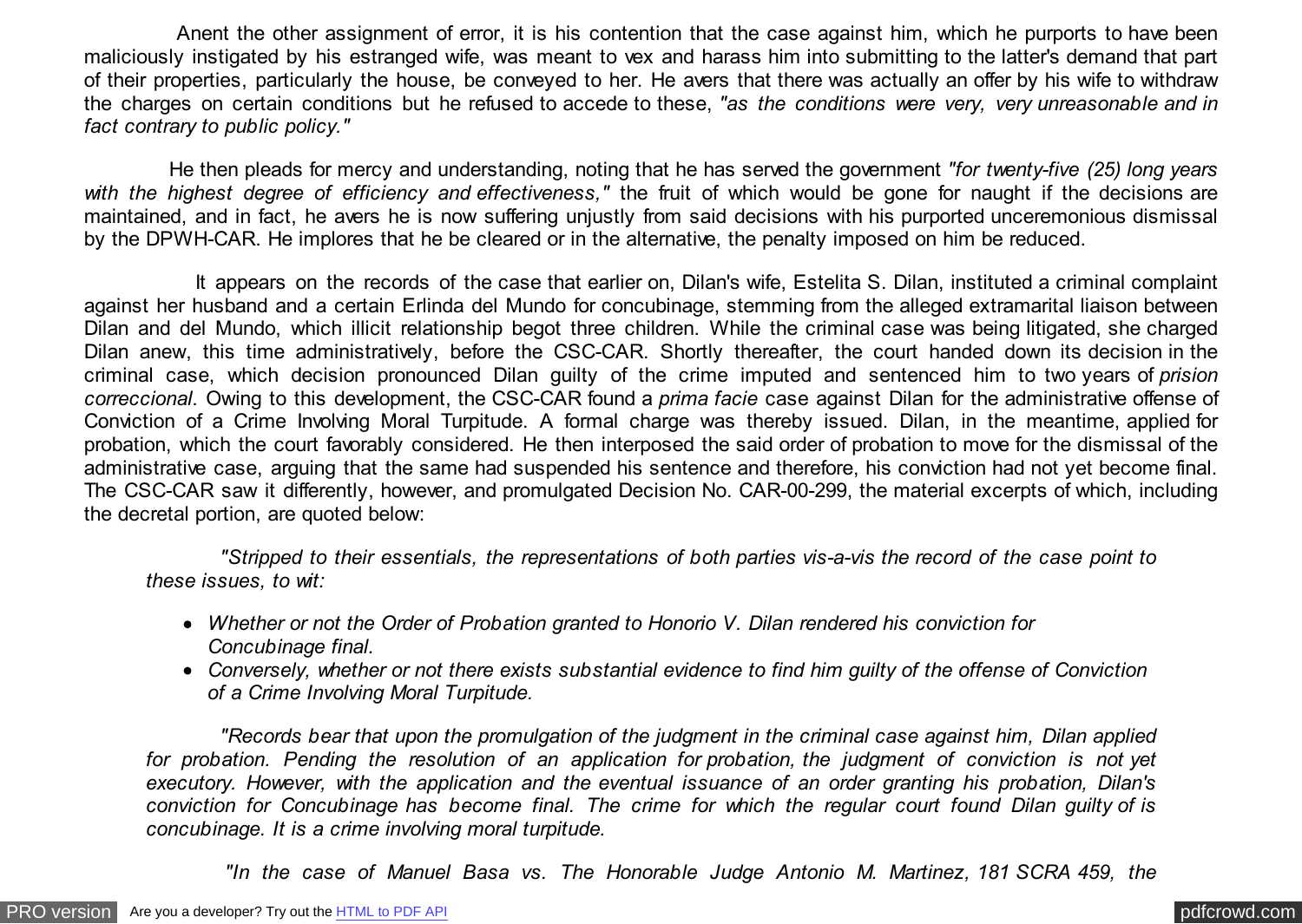*Supreme Court substantially ruled that an appeal and an application for probation are alternative remedies. x x x*

#### *x x x*

 *"Prescinding therefrom, a judgment of conviction becomes final (a) when no appeal is seasonably filed, (b) when the accused commences to serve the sentence, (c) when the right to appeal is expressly waived in writing, except where the death penalty was imposed by the trial court, and (d) when the accused applies for probation, thereby waiving his right to appeal (People vs. Salle, Jr., 250 SCRA 581). Thus, having applied for and was actually granted probation, the decision of the regular court finding Dilan guilty of the crime of Concubinage has become final and executory.*

#### *x x x*

 *"Clearly, Dilan's conviction in the criminal case has become final.*

#### *x x x*

 *"Moral turpitude, on the other hand, is defined as an act of baseness, vileness, or depravity in the private and social duties which a man owes his fellow men, or to society in general, contrary to the accepted and customary rule of right and duty between man and man or conduct contrary to justice, modesty, or good morals (Tak Ng vs. Republic, 106 Phil. 727). Necessarily the crime of Concubinage is a crime involving moral turpitude. The cohabitation and illicit relation of Dilan with his paramour is definitely contrary to good morals.*

### *x x x*

 *"WHEREFORE, Honorio V. Dilan is hereby found guilty of Conviction of a Crime Involving Moral Turpitude and meted out the penalty of dismissal from the service with the accessory penalty of perpetual disqualification from re-entering the government service in the future. In view of his twenty-five (25) years in the government service, the accessory penalty of forfeiture of retirement benefits is not imposed as substantial justice has been duly served with his dismissal from the service."*

 Aggrieved by the decision, he moved for a reconsideration but, as intimated earlier, the same was rebuffed. Hence, this appeal.

 The Commission finds no cogent reason to depart from the decisions of the office *a quo* since these are borne out by the evidence on records and pertinent caselaw.

 The administrative offense Dilan stood charged with and held liable below is Conviction of a Crime Involving Moral Turpitude. Briefly, the offense springs from a guilty verdict entered against a public officer or employee for a crime involving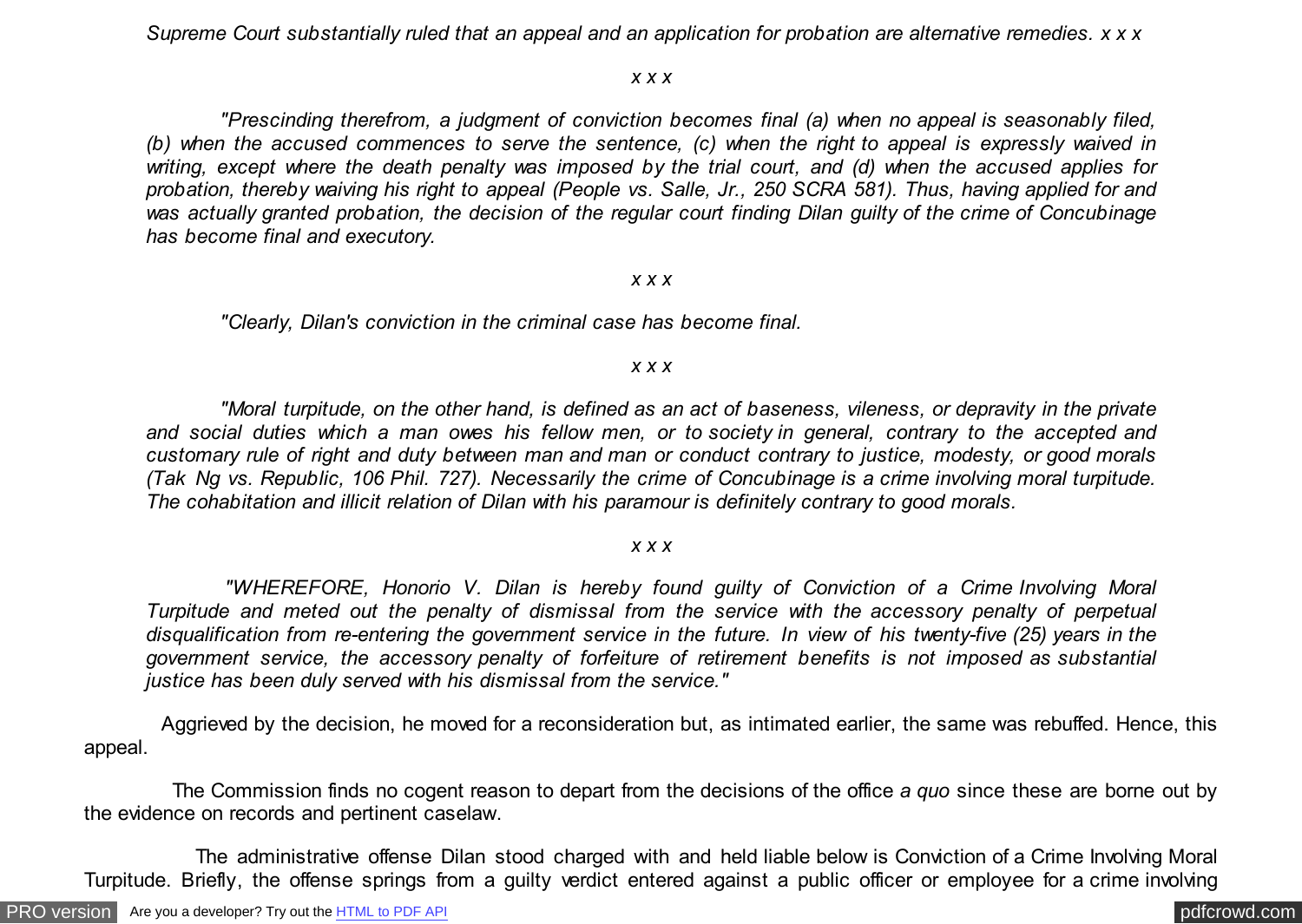moral turpitude. In more specific terms, two indispensable elements make up the administrative offense in question:

1. conviction of a crime; and

2. such crime must involve moral turpitude.

 With respect to the first requisite, it is not enough that for one to be held liable under the offense, there must be a criminal conviction. What is required is a final determination of guilt or a judgment of conviction that is final.

 On the other hand, the second element relating to *"a crime involving moral turpitude"* imports that the felonious act is *"something immoral in itself regardless of the fact that it is punishable by law or not. It must not merely be mala prohibita, but the act itself must be inherently immoral. The doing of the act itself, and not its prohibition by statute, fixes the moral turpitude."* **(Zari vs. Flores, 94 SCRA 323; and Court Administrator vs. San Andres, 197 SCRA 168)**

 It is the concurrence of the foregoing conditions that gives rise to the existence of the administrative offense ascribed to Dilan.

 In the case at bar, Dilan was adjudged guilty of the crime of Concubinage before a municipal trial court. There is no showing that he appealed from the adverse judgment. What is rather evident from the records before the Commission is that following the rendition of the decision in the criminal case, he thereupon applied for and was granted a two-year probation. With this factual backdrop in mind, can it be said that Dilan's conviction has attained finality? Put another way, did his application for and subsequent grant of probation cause the judgment of conviction to become final?

 The Commission believes and so holds that the grant of probation had the resultant effect of making the judgment of conviction against Dilan final and conclusive. This proceeds from the fact that probation is a remedy alternative to the right to appeal. An accused either appeals or applies for probation. He cannot have recourse to both at the same time, or, figuratively speaking, he cannot have his cake and eat it, too. If he appeals, he opens the whole case for review, in which case, there is no finality of judgment yet. However, if instead he applies for probation, he necessarily waives his right to appeal, and in the process, he accedes or conforms unreservedly to the propriety of the judgment. So held the Court in the case of **Palo vs. Militante, 184 SCRA 395:**

 *"The filing of the application for probation operates as a waiver of the right to appeal. Thus, there is no more opportunity for the accused to exercise his right to appeal much less to withdraw a supposed improvident plea of not guilty, the judgment having become final by the filing of the application for probation."* (underscoring supplied)

 Thus, when Dilan opted not to pursue his appeal but rather worked for his probation, which effort was met with success, he dispensed with his right to question his conviction on appeal, and thus, the court's decision *ipso facto* culminated or lapsed into finality.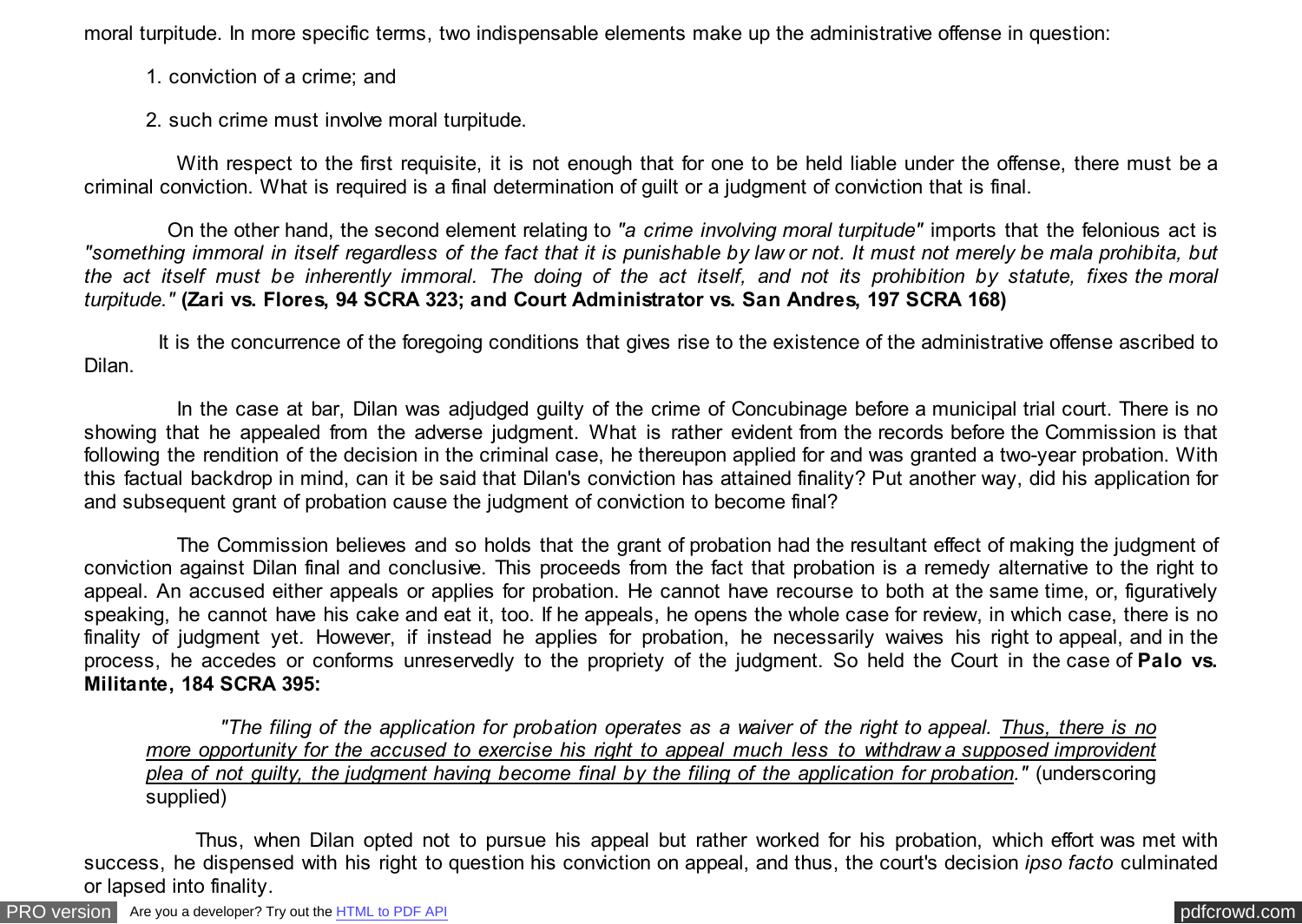His invocation of the Baclayon case to bolster his theory is misplaced. The disquisition therein has no material bearing to his case. The pronouncement of the Court therein addresses itself only to the suspension of the imposition of the sentence. It does not, in any way, make reference to the judgment of conviction. It bears stressing that the imposition of sentence or penalty and the judgment of conviction are two distinct and separate things. Hence, when the Baclayon case declares the temporary stay of the penalty in the event of the grant of probation, the underlying presumption there is that the criminal conviction has set in conclusively and with finality. For, if this were not the case, then there would be no sentence to restrain or suspend. The imposition of sentence, it should be noted, generally presupposes the existence of a final and executory judgment. Withal, only when there is a decision final in character can there be the occasion for actual service of sentence.

 In fact, a closer reading of the Baclayon case relied upon, rather than strengthen Dilan's case, only demonstrates that he is groping at straws, so to speak. It is well to recall that in the holding of the Court therein, it is stated that *"(probation) is not a final judgment but is rather an 'interlocutory judgment' in the nature of a conditional order placing the convicted defendant under the supervision of the court for his reformation, to be followed by a final judgment of sentence if the conditions are violated."*In saying that a *"final judgment of sentence"* shall ensue upon a violation of any of the terms or conditions prescribed for the probation, the Court is merely alluding to the effect of a probation order as set forth under **Section 11** of **Presidential Decree No. 968**, or the **Probation Law**, as amended, to wit:

 *"Section 11. Effectivity of Probation Order.-- A probation order shall take effect upon its issuance, at which time the court shall inform the offender of the consequences thereof and explain that upon his failure to comply with any of the conditions prescribed in the said order or his commission of another offense, he shall serve the penalty imposed for the offense under which he was placed on probation."* (underscoring supplied)

 It is abundantly clear from the foregoing that the "final judgment of sentence" adverted to in the Baclayon case refers to the subsequent order of the court directing the accused to commence serving his sentence, which was earlier suspended because of the probation, and has no effect whatsoever on the fact of his conviction which is already final. This is the more reasonable interpretation considering the ruling of the Supreme Court in the case of Office of the **Court Administrator vs. Librado (260 SCRA 624),** to wit:

 *"While indeed the purpose of the Probation Law (P.D. No. 968, as amended) is to save valuable human material, it must not be forgotten that unlike pardon, probation does not obliterate the crime of which the person under probation has been convicted. The reform and rehabilitation of the probationer cannot justify his retention in the government service. He may seek to reenter government service, but only after he has shown that he is fit to serve once again."* (underscoring supplied)

 Thus, if probation does not erase the crime, then necessarily the conviction subsists. It is the sentence that is only touched, as elucidated by the case of **Bala vs. Martinez (181 SCRA 459):**

 *"The probation having been revoked, it is imperative that the probationer be arrested so that he can*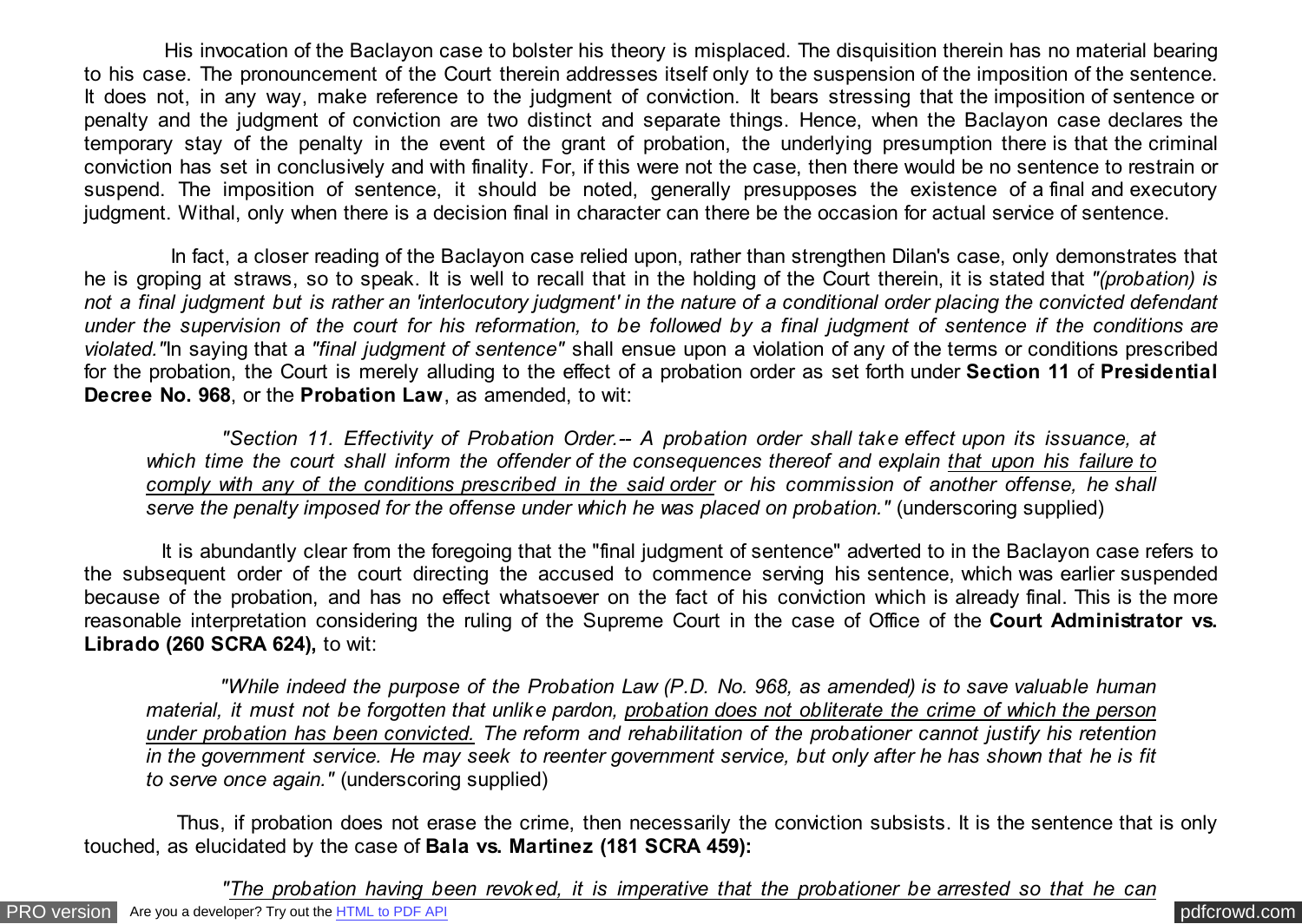*serve the sentence originally imposed. The expiration of the probation period of one year is of no moment, there being no order of final discharge as yet, as we stressed earlier. Neither can there be a deduction of the one year probation period from the penalty of one year and one day to three years, six months, and twenty-one days of imprisonment because an order placing the defendant on 'probation' is not a 'sentence,' but is in effect a suspension of the imposition of the sentence."* (underscoring supplied)

 Having arrived at the determination as to the finality of Dilan's criminal conviction, it is now necessary to inquire into the other half of the equation, i.e., the one relating to the issue of moral turpitude. Does the crime of Concubinage involve moral turpitude?

 A definition of moral turpitude was set forth in the earlier pages of this resolution. Moral turpitude, to restate, implies *"everything which is done contrary to justice, honesty, modesty, or good morals"* including *"acts of baseness, vileness, depravity in the private and social duties which man owes to his fellowmen or to society in general, contrary to the accepted rule of right and duty between man and man."* **(Office of the Court Administrator vs. Librado, supra.)**

 Concubinage is a crime committed by a husband who generally cohabits with a woman other than her lawful wife **(Article 334, Revised Penal Code)**. It is a crime penalized for its reprehensibility and odiousness to all that stands for morality and virtue. It is an offense that subverts and transgresses the very heart of the inviolable institution upon which the Philippine society is founded, and which, for its singular importance, is safeguarded by no less than the Constitution itself-- the institution of marriage. It is, in the ultimate analysis, a mockery and searing indictment of the Filipino family, which is the basic fabric of the nation.

 The decision can stop there, but there is more. The very circumstances attendant to Dilan's commission of the crime of Concubinage cannot but elicit a revolting repugnance. As the records of the case show, he took advantage of his wife's absence, who was then working abroad, braving the pains of separation and solitude and risking her life and limb just to contribute her share in ensuring a bright future for their family, to engage in and maintain sexual liaisons with another woman, even to the extent of begetting illegitimate children with her. He even abdicated and defaulted on his responsibility as a loving and supportive father to his children, choosing to spend more of his precious time with his another family. Then, upon being confronted by his wife about his sexual indiscretions, he had the effrontery to deny them. All these ineluctably evinces in one's mind his callousness, moral depravity and cavalier disregard of good morals.

 There is another aspect of this case that needs to be underscored. In the decision by the office *a quo*, while imposing upon Dilan the penalty of dismissal from the service, it held back from meting the concomitant accessory penalty of forfeiture of retirement benefits, appreciating in the latter's favor his long and unblemished years of government service. The Commission does not see it that way. Note that the manner by which Dilan perpetrated the crime of Concubinage, as earlier set out, betrayed or manifested the height of venality, wanton disregard and utter lack of sensitivity both for his filial obligations as well as his duties and responsibilities as a government employee. Whatever balming or mitigating effect his length of service may thus have on his liability is overridden or outweighed by the seriousness or gravity of his misconduct. At any rate, the penalty of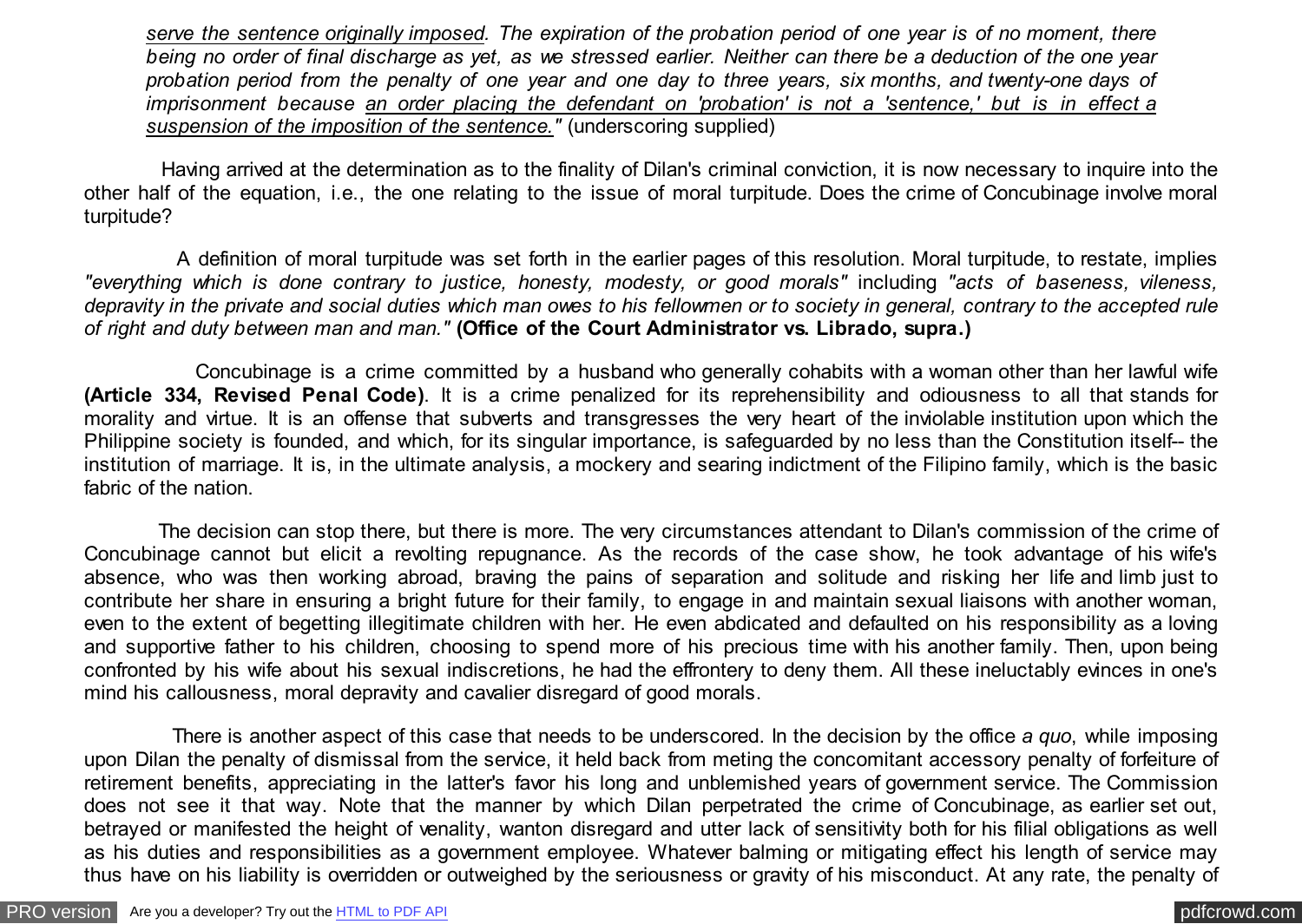dismissal, given its indivisible nature, is not susceptible of mitigation as held in the case of **Ruiz, Jocelyn D. (CSC Resolution No. 98-3107, dated December 7, 1998),** to wit:

 *"After a careful reevaluation of the records, the Commission finds the motion without merit. The movant failed to present new evidence that would warrant the reversal or modification of the resolution sought to be reconsidered. Moreover, movant is not questioning the factual findings in the resolution but instead she is seeking compassion from the Commission to modify or lessen the penalty of dismissal imposed upon her. In pursuit thereof, movant pleaded the fifteen (15) years of service she rendered in the government.*

 *"The Commission, however, in Resolution No. 98-2344 (Zagado, Carmencita A., dated September 4, 1998), citing the case of PAL vs. NLRC, 198 SCRA 748, ruled that length of service cannot be taken into consideration in mitigating the penalty of dismissal."* (underscoring supplied)

A similar ruling was rendered in another case:

 *"The Commission finds appellant's claim bereft of merit. Her thirteen (13) years in the government service can in no way mitigate her liability. Verily, it is a settled rule that the presence of a mitigating circumstance such as length of service of the appellant does not have any effect on the imposition of the penalty of dismissal."* **(CSC Resolution No. 00-0180, dated January 21, 2000)** (underscoring supplied)

 A public officer or employee, no matter how lowly his station in the general scheme of government, is bound by the same stringent rule on ethics and morality governing the length and breadth of the bureaucracy. His taking of an oath of office, that he renews every now and then, serves to affirm his unceasing commitment to abide by the ethos of responsibility, integrity, and honesty. If and when he falls short of his solemn obligations, and perpetrate acts contrary to the prescribed norms of conduct, the faith and public confidence reposed upon the civil service is necessarily eroded. Verily, public accountability demands that the erring official or employee be visited with condemnation and, in proper cases, commensurate sanction.

 **WHEREFORE,** the appeal of Honorio V. Dilan is hereby **DISMISSED**. The decisions of the Civil Service Commission-Cordillera Administrative Region are affirmed with the modification that the retirement benefits of Dilan are ordered forfeited.

Quezon City, **JUN 27 2002**

(Signed) **JOSE F. ERESTAIN, JR. Commissioner**